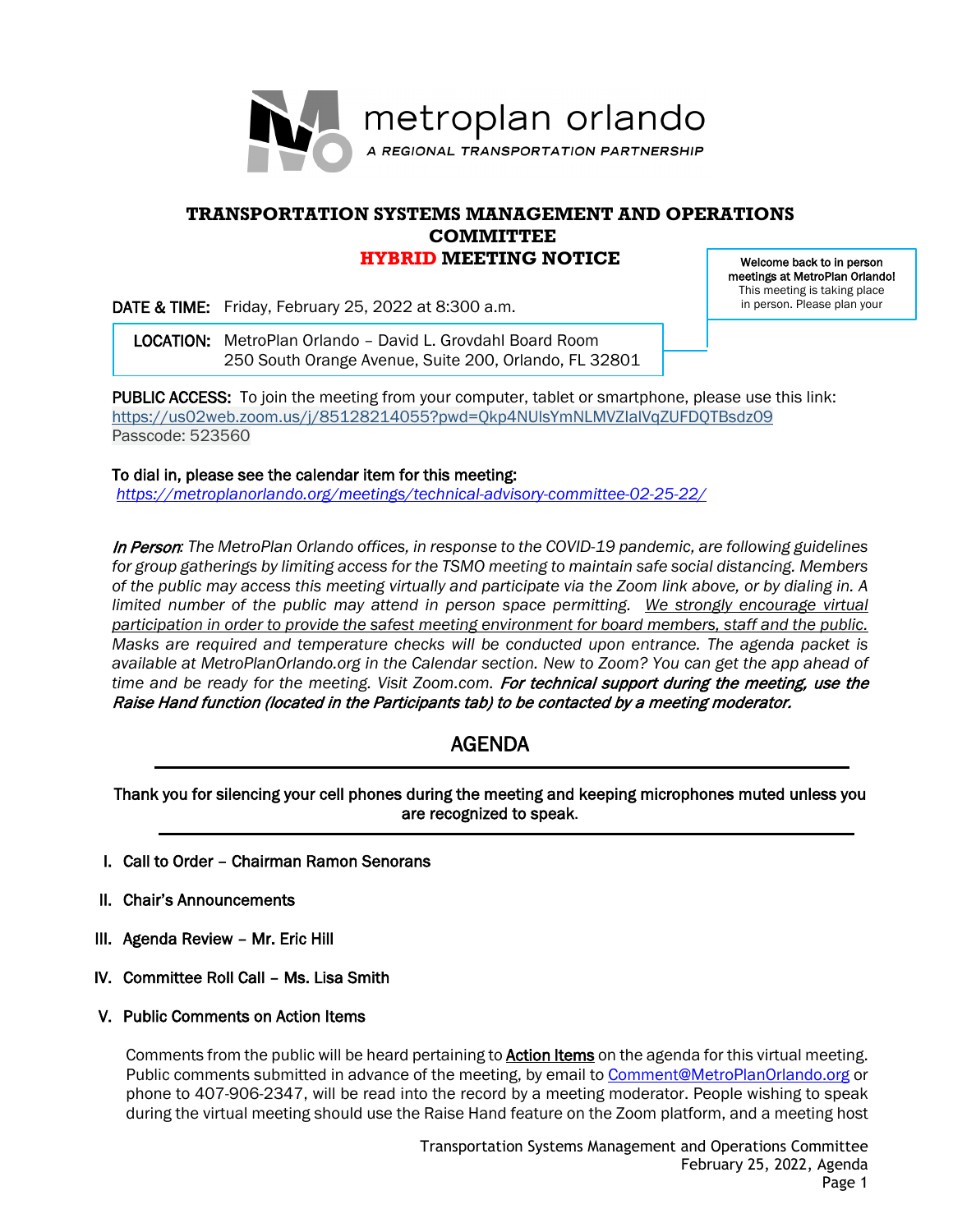will unmute your microphone to speak. Each speaker should state name and address for the record and is limited to two minutes. People wishing to speak on other items will be acknowledged in the same way, under Agenda Item XII.

#### VI. Action Items

#### A. December 3, 2021 & January 28, 2022 TSMO Meeting Minutes (Tab 1)

Approval is requested of the meeting minutes for December 3, 2021, since the January  $28<sup>th</sup>$  meeting was a virtual workshop, and the meeting minutes for January 28, 2022. The January  $28<sup>th</sup>$  minutes are provided in Tab 1. (The December  $3<sup>rd</sup>$  minutes were provided in the agenda packets for the January 28th meeting.)

### B. Ratification of Board Action Item for February 9, 2022

The TSMO is requested to ratify the action taken by the MetroPlan Orlando Board at their meeting on February 9, 2022, to approve FDOT's targets for Safety, Travel Time Reliability, Bridge and Pavement Condition, as well as the targets established in the LYNX Transit Asset Management (TAM) plan. This item was presented for review and discussion at the TSMO's January 28<sup>th</sup> virtual workshop.

#### C. 2045 Metropolitan Transportation Plan Revision (Tab 2)

Mr. Alex Trauger, MetroPlan Orlando staff, is requesting the TSMO to recommend that the 2045 MTP be amended to include several new projects. Attachments pertaining to this amendment request are provided in Tab 2.

#### D. Approval of FY 2022/23 - 2023/24 UPWP (Tab 3)

Following a brief presentation, action will be requested by Mr. Nick Lepp, MetroPlan Orlando staff, to recommend approval of the FY 2022/23 - 2023/24 Unified Planning Work Program (UPWP). An attachment is provided in Tab 3.

#### E. Acknowledgement of FDOT Annual Certification Review Report (Tab 4)

Mr. Tyler Burgett, FDOT staff, will present FDOT's report on the 2022 Annual Certification Review of MetroPlan Orlando and is requesting the TSMO to recommend acknowledgement of the report. Attachments are provided in Tab 4.

#### VII. Presentations/Status Reports

#### A. Presentation on FY 2020/21 Traffic Signal Retiming Program (Tab 5)

Ms. Lara Bouck, MetroPlan Orlando staff, will give a presentation on MetroPlan Orlando's FY 2020/21 Traffic Signal Retiming Program. A signal retiming infographic is included in Tab 5.

#### B. Presentation on Emerging Technologies at the Central Florida Expressway (CFX)

Mr. Bryan Homayouni, CFX will present on the agency's planning and implementation of emerging technologies at the CFX.

# C. Report on TSMO Funding Task Force

The Chair of the TSMO Funding Task Force will report on the Task Force discussion on use of funds for projects under TMA-SU Funds, Countywide/Area Wide Improvements and ACES Demonstration as well as the process for determining eligibility and criteria for TSMO projects.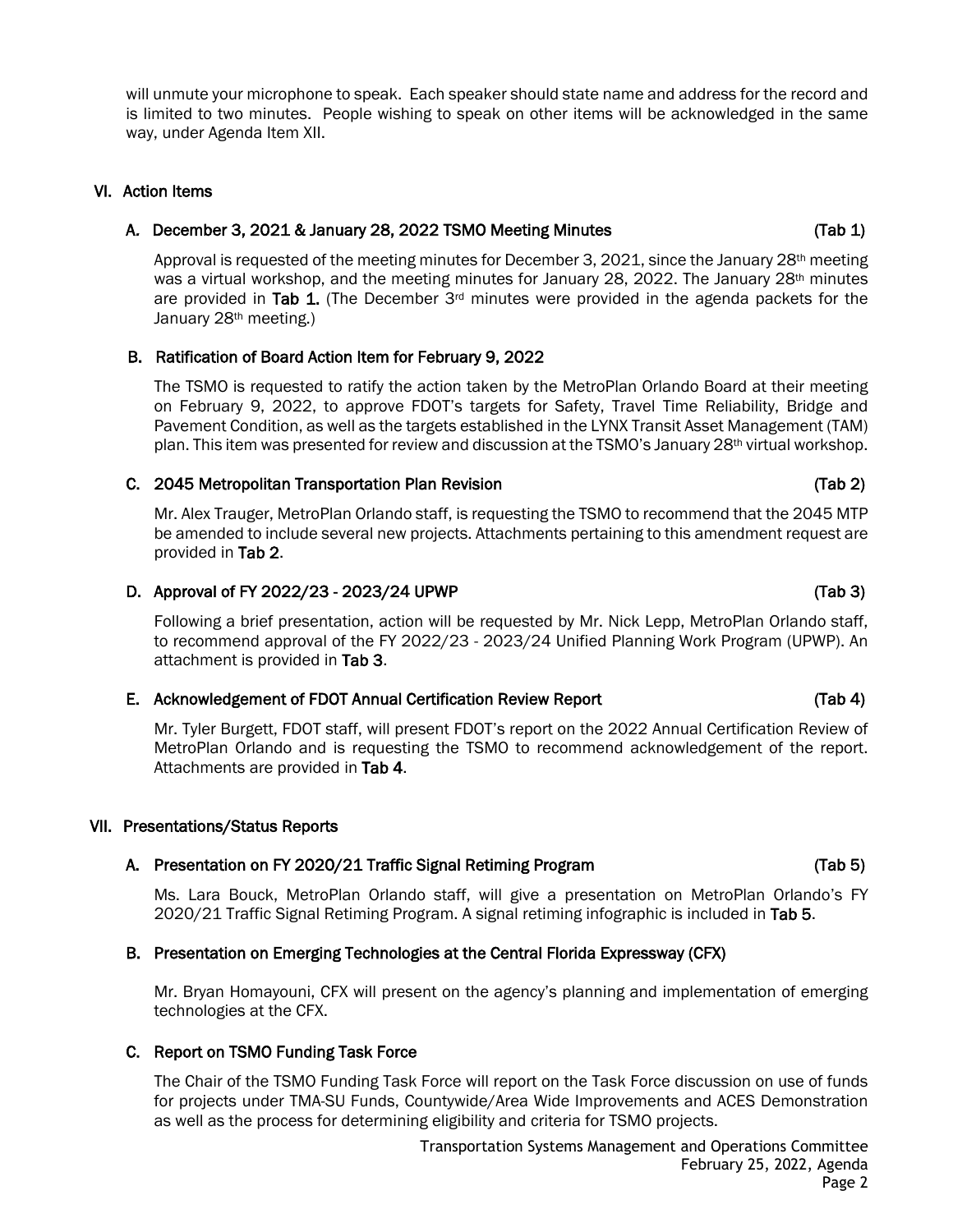#### VIII. Common Presentations/Status Reports

#### A. Presentation on Health Strategic Plan

Ms. Jeri Brittin, HDR, will give a presentation on MetroPlan Orlando's Health Strategic Plan. The Health Strategic Plan provides a framework for understanding our community's connections between transportation and health. The plan also provides a guide for how MetroPlan Orlando can plan the region's transportation system to improve community health. The Health Strategic Plan can be viewed on MetroPlan Orlando's website at [https://metroplanorlando.org/programs](https://metroplanorlando.org/programs-resources/health-transportation/)[resources/health-transportation/](https://metroplanorlando.org/programs-resources/health-transportation/)

#### B. Presentation on FY 2020/21 Traffic Signal Retiming Program

Ms. Lara Bouck, MetroPlan Orlando staff, will give a presentation on MetroPlan Orlando's FY 2020/21 Traffic Signal Retiming Program.

#### C. Presentation on SR 414 Extension PD&E Study

Mr. Will Hawthorne, CFX, and Ms. Sunserea Dalton, Jacobs Engineering, will give a presentation on the SR 414 Extension Project Development and Environment (PD&E) study being conducted by the Central Florida Expressway Authority.

### IX. General Information (Tab 6)

### A. FDOT Monthly Construction Status Report

The latest FDOT Monthly Construction Status Report for the Orlando area is enclosed for information purposes.

#### B. MetroPlan Orlando Board Highlights

A copy of the February 9, 2022, Board Meeting Highlights is enclosed for information purposes.

#### C. LYNX Press Releases

A set of press releases from LYNX is enclosed for information purposes.

#### X. Upcoming Meetings of Interest to TSMO Members

#### A. Next MPO Board Meeting

The next MetroPlan Orlando Board meeting will be held in person on March 9, 2022, at 9:00 a.m. in the MetroPlan Orlando Board Room, 250 South Orange Avenue, Suite 200, Orlando FL 32801.

#### B. Next TSMO Meeting

The next TSMO meeting will be held in person *(subject to change)* on April 22, 2022, at 8:30 a.m. in the MetroPlan Orlando Board Room, 250 South Orange Avenue, Suite 200, Orlando FL 32801. Following the April 22<sup>nd</sup> meeting, the dates of the remaining TSMO meetings during 2022 will be: 5/27/22

6/24/22 8/26/22 10/28/22 12/2/22

#### XI. Member Comments